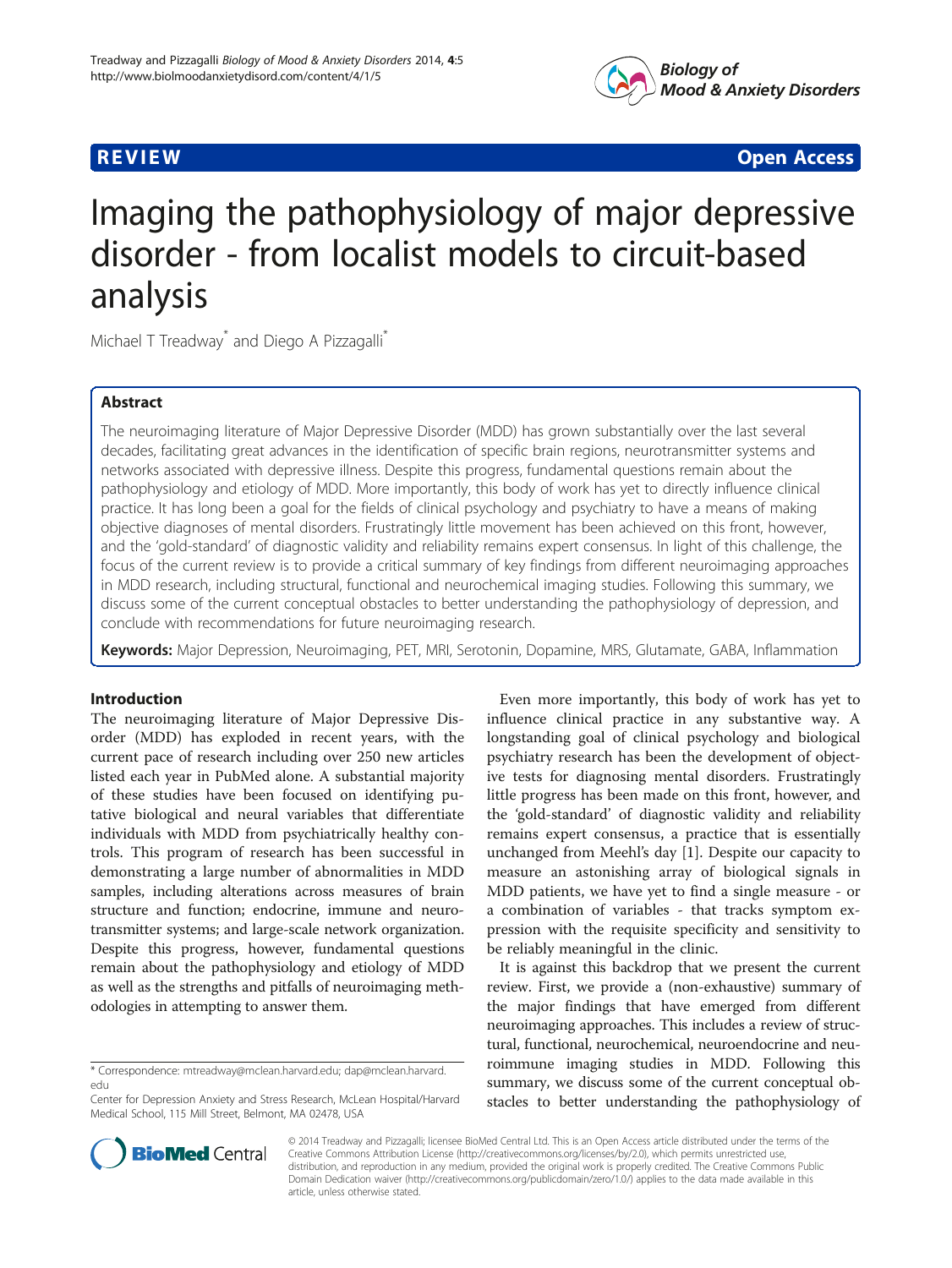depression, and present the use of circuit-based analysis as a methodological path forward.

### Review

# Neuroimaging and the pathophysiology of MDD Morphometric neuroimaging studies

A large number of studies in MDD patients to date have identified structural alterations across multiple tissue classes. These findings have been summarized using me ta-analytic approaches reporting on structural alterations observed using regions-of-interest (ROI) tracingbased methods [[2,3](#page-9-0)], voxel-based methods (VBM) [[4](#page-9-0)], post-mortem tissue analysis [[5](#page-9-0)], and diffusion tensor imaging of white-matter integrity [\[6\]](#page-9-0). Tracer-based methods have provided especially strong evidence for reduced hippocampal volume and enlarged ventricles in MDD [[3\]](#page-9-0). These results have been recapitulated by voxel-based methods, which additionally implicate a more distributed network of structural alterations associated with MDD, including the anterior cingulate cortex (ACC), medial prefrontal cortex (mPFC), orbitofrontal cortex (OFC), dorsolateral prefrontal cortex (dlPFC), the striatum, and the amygdala. A limitation of these findings is that they are mostly drawn from cross-sectional designs. Therefore, it is difficult to know whether such structural differences represent a biological diathesis, a compensatory adaptation, or a consequence of the illness.

A handful of longitudinal studies have addressed this significant limitation by investigating structural changes as a function of depressive state and treatment outcome. \For some regions, including the hippocampus and medial prefrontal areas, several studies have suggested that greymatter volume may decline monotonically over multiple depressive episodes [[7,8](#page-9-0)]. In contrast, the amygdala may become enlarged prior to a first depressive episode [[9](#page-9-0)]. Structural integrity of these regions has also been found to partially predict symptom remission. Specifically, hippocampal volumes have been found to prospectively correlate with treatment outcome at both one- and three-year follow-ups [[10,11](#page-9-0)], and longitudinal studies have found that decreased hippocampal volumes were partially restored following successful treatment or spontaneous remission [[11](#page-9-0)-[13\]](#page-9-0). Importantly, similar morphometric changes in these regions have also been associated with high levels of trait negative affect in non-depressed individuals who have an elevated polygenic risk profile for developing MDD. This has been observed using both genome-wide analysis [\[14](#page-9-0)] and examinations of non-depressed individuals with a family history of MDD [[15,16](#page-9-0)], consistent with the hypothesis that these structural decreases likely reflect an endophenotype marker [[17\]](#page-9-0).

Taken together, structural imaging studies have found robust evidence for group-level differences in grey-matter volume across cortical and sub-cortical areas. Longitudinal

studies provide the strongest evidence linking these changes to the onset and remission of a depressive state, suggesting that they are either causally involved in MDD or that they at least meaningfully fluctuate with illness progression. Future longitudinal work, especially with prospective-cohort designs, will help further elucidate the role of these morphometric alterations in the etiopathophysiology of MDD.

#### Functional neuroimaging studies

Functional imaging studies of MDD have also grown substantially over the last two decades, with a wide variety of functional domains probed using a large number of tasks. We will therefore limit our focus to two general domains that have been most frequently examined in depression studies: (1) emotion processing and regulation, and (2) reward processing (Figure [1](#page-2-0)). For a more comprehensive discussion of other aspects of the functional neuroimaging literature in major depression, we refer readers to several excellent recent reviews and metaanalyses: [\[18](#page-9-0)-[20](#page-9-0)].

Functional neuroimaging of emotion processing Arguably the most common domain assessed by functional imaging studies of depression is responses to emotional stimuli. Examples include studies of responses to both explicit and implicit presentations of affect-laden stimuli [[21-23](#page-9-0)], recruitment of cognitive control mechanisms required to gate out affective 'distractors' during simple working memory and attention tasks [[24](#page-9-0),[25](#page-9-0)], and deliberate top-down control of affective responses to positive and negative stimuli [\[26-29\]](#page-9-0). The most replicated result observed during passive presentation of emotional stimuli is a heightened responsivity in limbic regions - especially the amygdala - to negatively valenced stimuli in depressed individuals. For tasks that require subjects to efficiently 'gate-out' affective content in order to better attend to non-emotional aspects of a task or stimulus, elevated limbic activity is often accompanied by hypo-activation in prefrontal areas, including aspects of ventromedial PFC, ventrolateral prefrontal cortex (vlPFC), ACC, and dlPFC. It is noteworthy that these same regions frequently exhibit volumetric abnormalities.

While prefrontal hypo-activations are commonly interpreted as evidence of a top-down control 'deficit', it is unclear whether they reflect a local deficit in network recruitment or simply a failure to engage in the task as effectively as controls. Interestingly, when task performance is matched across depressed and non-depressed individuals, there is evidence for hyper-response in prefrontal areas [[30,31\]](#page-9-0), possibly indicating cortical inefficiency. In addition, the specificity of alterations in amygdalar and prefrontal networks to depression is unclear, as similar patterns are frequently observed in studies of anxiety, and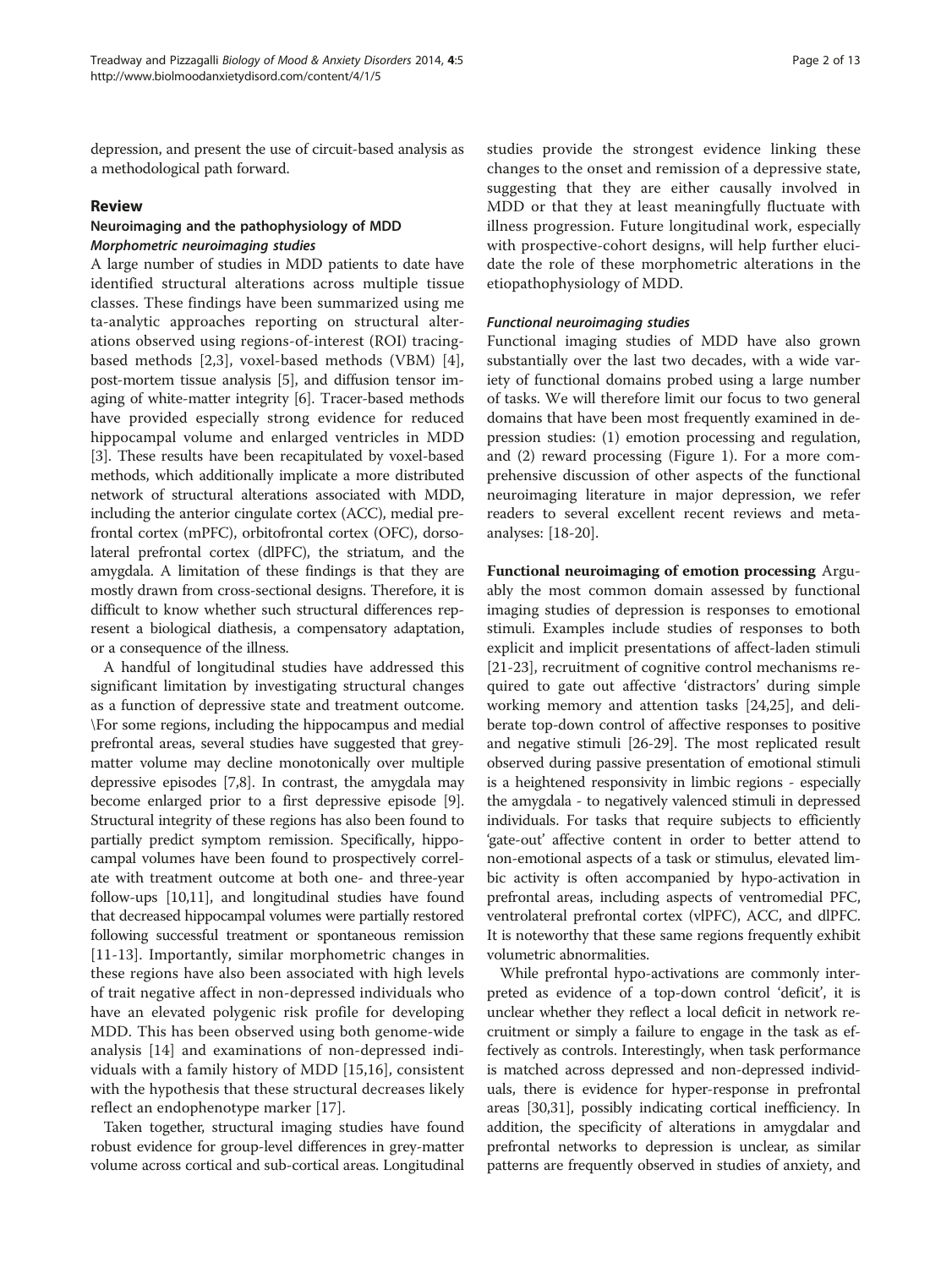<span id="page-2-0"></span>

only a few direct comparison studies have been conducted to date [\[32,33](#page-9-0)]. Future research is needed to further isolate the specific alterations in cortico-limbic responses to emotion in MDD, and to determine the extent to which these effects are specific to a depressed mood or rather represent a common mechanism associated with other forms of internalizing psychopathology.

In contrast to experimental paradigms that require either passive emotional processing or implicit emotion regulation in the form of attentional control, findings of studies of directed emotion regulation in MDD are highly variable. In healthy controls, down-regulation of negative emotion has been consistently associated with increased activation in medial and dlPFC areas and reduced activity in the amygdala [[34\]](#page-9-0). These observations, combined with observations of impaired functional coupling between mPFC and amygdala during passive viewing of affective stimuli [[35](#page-9-0)], led investigators to hypothesize that depressed patients would be less successful in reducing amygdala reactivity - and associated negative emotions - when explicitly regulating emotional responses to negative stimuli. Empirical support for this hypothesis, however, has been mixed. Only one study has reported that depressed patients experience more difficulty in decreasing sadness than controls [\[26](#page-9-0)],

while others have found no differences [\[27-29](#page-9-0)]. These studies have also generally failed to observe impaired cortico-amygdala interactions during explicit emotion regulation in MDD. Consequently, these data suggest that emotion regulation deficits in MDD do not reflect a true inability to regulate emotion when explicitly directed to do so, at least not in the context of typical laboratory-based affective stimuli.

Functional neuroimaging of reward processing Another primary area of functional neuroimaging research in MDD involves responses to rewarding stimuli. While early functional magnetic resonance imaging (fMRI) (and non-imaging) studies frequently operationalized reward in terms of the passive viewing or consumption of positively valenced stimuli (for example [[36-38](#page-10-0)]), more recent work has increasingly emphasized constructs of reward anticipation [[39](#page-10-0)-[42\]](#page-10-0), reinforcement learning [[43,44\]](#page-10-0) and motivation [[45-47\]](#page-10-0), which are psychologically and neurobiologically distinct. This shift has been motivated largely by the enhanced understanding of functional segregation of dopaminergic cortico-striatal systems in reward processing, which have been found to underlie anticipation, learning, and salience of rewards, rather than affective responses to them [[48](#page-10-0)]. Indeed,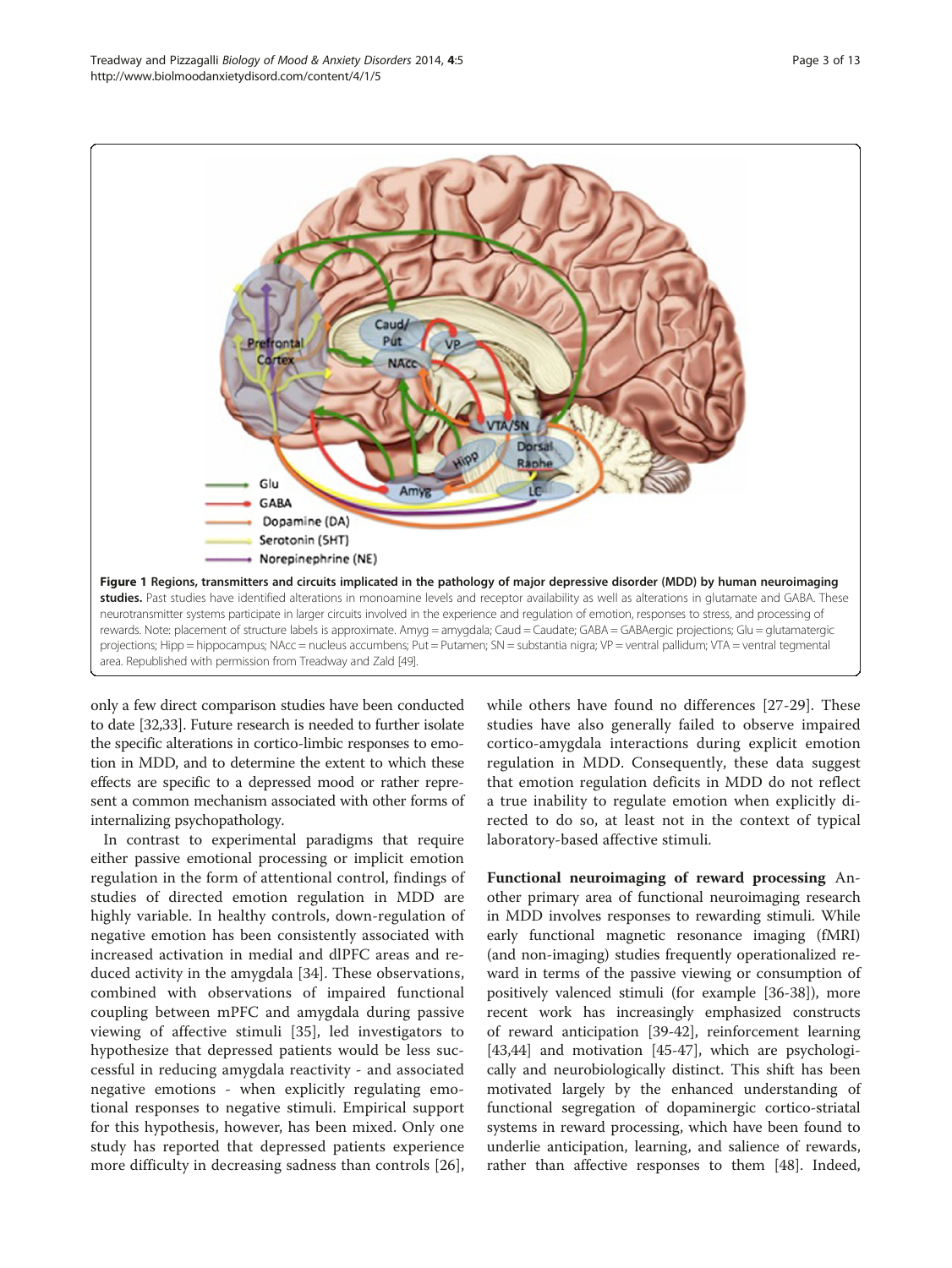reward-related symptoms are especially amenable to a translational neuroscience approach, given how well characterized reward-related pathways are by both preclinical and human neuroeconomic studies (see [[49](#page-10-0)] for a longer discussion). The most common observation from this body of work is hypo-recruitment in MDD patients of striatal regions associated with reward salience, anticipation and learning, possibly reflecting alterations in the availability of pre-synaptic pools in dopaminergic afferents to striatal sub-regions [\[50-52\]](#page-10-0) (see also discussion of dopamine imaging studies below). In addition, altered crosstalk between cortical and ventral striatal regions has been associated with rapid habituation to rewarding stimuli, which is also consistent with anhedonic presentation [\[53\]](#page-10-0).

In sum, these studies highlight cortico-striatal pathways as critically involved in specific symptom domains of MDD. Of note, there is arguably greater consistency in studies of reward processing in MDD than of other cognitive processes. This may reflect the fact that reward processing studies have focused on a more homogeneous symptom domain and that the neurobiology of normative reward functioning is better understood.

### Neurochemical imaging studies in MDD

The hypothesis that specific neurotransmitter systems represent a core pathology of mood disorders is among the oldest in biological psychiatry (see, for example, Schildkraut [[54](#page-10-0)]). For most of modern psychiatric history, this line of work has emphasized alterations in monoamines, given early observations that administration of various monoamine-reducing drugs or pharmacological manipulations could induce depressive symptoms. It was only decades later, however, when the in vivo visualization of these signaling pathways could be achieved.

Currently, the two most widely used approaches to neurochemical imaging in psychiatric populations are Positron Emission Tomography (PET) and Magnetic Resonance Spectroscopy (MRS). A less commonly used technique is Single Photon Emission Computed Tomography (SPECT). Both PET and SPECT rely on the measurement of radioactive decay from an injected isotope as the basis of targeting the spatial distribution of a particular receptor or protein. In contrast, MRS takes advantage of the different magnetic resonance signatures associated with distinct molecular compounds, and can be useful for quantifying the availability of relatively abundant neurotransmitters such as glutamate (Glu) and γ-aminobutyric acid (GABA). Both of these methods have contributed to the study of pathophysiology in MDD, and are notable for both their positive and null findings. In this section, we review some of the primary neurotransmitter systems that have been investigated in MDD using these techniques.

Neurochemical imaging of serotonin systems in MDD Interest in serotonin (5-HT) has been central to depression research over the last three decades, owing primarily to reported success of antidepressant pharmacotherapies that selectively target the serotonergic system in both humans and animal models. Evidence from preclinical studies further supports a role for serotonin in MDD symptoms, particularly those related to the processing of stress. Under normal conditions of wakefulness, serotonin neurons are tonically active [[55](#page-10-0)] and the distribution of serotonergic tone is relatively even across most brain regions [[56](#page-10-0)] - a pattern that has been found to support normal network functioning for a variety of cognitive and goaldirected behaviors. In contrast, exposure to stress can produce a surge in 5-HT signaling, which has been found to disrupt the emotion-regulatory functions of corticoamygdalar networks [\[57\]](#page-10-0). Further, evidence suggests that medial prefrontal projections to serotonin-releasing neurons in the dorsal raphe play a crucial role in determining adaptive versus non-adaptive responses to stress [\[58,59](#page-10-0)]. Consequently, impaired serotonin signaling may be a substrate involved in stress vulnerability and a key risk factor in the development of MDD [[60-62\]](#page-10-0).

For these reasons, serotonin is among the most widely imaged neurochemical systems in MDD, with over 35 studies exploring group differences in the expression of serotonin receptor sub-types as well as the serotonin transporter (for recent reviews, see [\[63,64](#page-10-0)]). To date, however, results have been mixed, with investigators frequently reporting higher or lower serotonin receptor or transporter expression in MDD participants than in controls [[63\]](#page-10-0). For example, of the 15 studies investigating expression of  $5-HT_{1A}$  receptor in depressed patients relative to healthy controls, nine reported decreased expression in MDD, four reported increased expression, and two observed no change. Similar discrepancies have been observed for other proteins involved in 5-HT signaling pathways, including the  $5-HT_{2A}$  receptor,  $5-HT_{1B}$ receptor, and the serotonin transporter (SERT).

It is important to note that most of these studies are relatively small in size (between 9 and 22 MDD patients) and are, therefore, underpowered to explore withinsample relations between serotonin function and specific symptom dimensions. This is a potentially critical limitation, as the substantial heterogeneity of MDD is likely to be associated with divergent effects on neurotransmitter systems. In addition, most of these studies have not investigated the function of serotonin signaling systems, compared to baseline expression. Moreover, no longitudinal studies have been performed. Therefore, as with cross-sectional studies of structure or function, it is difficult to know whether 5HT abnormalities should be interpreted as a primary deficit, a downstream consequence, a risk factor, or a compensatory mechanism.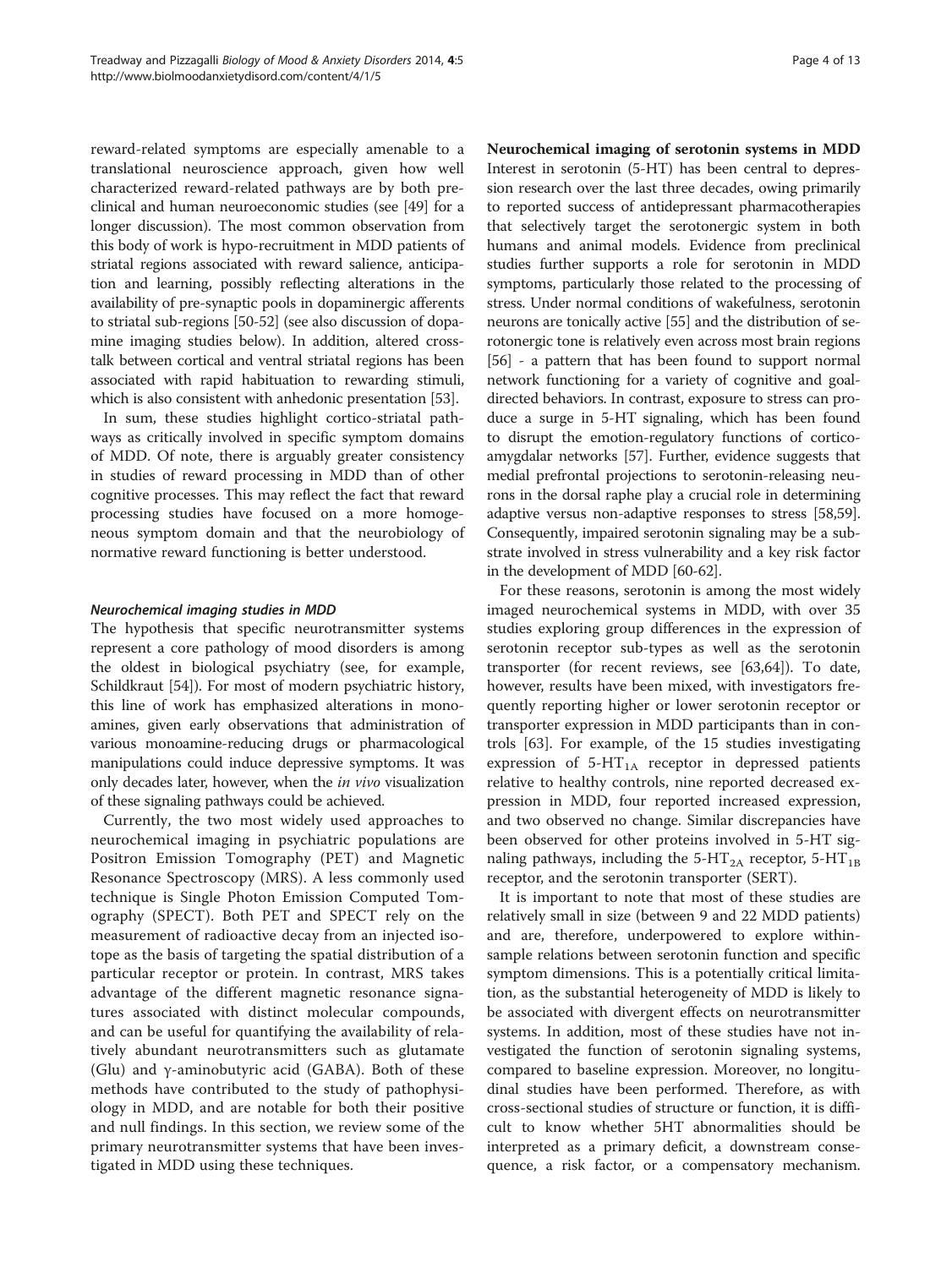What is clear, however, is that to the extent that the 5-HT system is involved in the etiopathophysiology, its effect size is modest, and likely dependent on interactions with numerous other systems.

Neurochemical imaging of catecholamine systems in MDD Other monoamines that have long been associated with MDD are the catecholamines dopamine (DA) and norepinephrine (NE) [[65,66\]](#page-10-0). DA is well established as being necessary for motivation, reward-based learning, and goal-directed behavior [\[48,67,68\]](#page-10-0) and, therefore, is believed to be a substrate of reward-related symptoms such as anhedonia, fatigue, and anergia in psychiatric disorders [[69,70](#page-10-0)]. Unlike 5-HT, which is relatively uniform in its distribution across the brain, DA expression is densest in the striatum, a key structure involved in valuation, decision-making and action.

Neuroimaging evidence for altered DA systems in MDD comes primarily from PET, SPECT and pharmacological challenge studies. This research has found that MDD is associated with changes in DA synthesis capacity as indexed by L-3,4-dihydroxyphenylalanine (L-DOPA) uptake [\[71\]](#page-10-0), as well as changes in the regional distribution and availability of DA receptors, and the DA transporter (DAT). As with the 5-HT studies summarized above, however, imaging studies of DA systems have produced conflicting results. In PET and SPECT studies of DAT, MDD has been associated with both lower [[72](#page-10-0)] and higher [[73](#page-10-0)-[75](#page-10-0)] binding potential in the striatum. Interestingly, all studies reporting DAT increases have used SPECT, which has much lower sensitivity than PET [[76](#page-10-0)] and often employed tracers that have equal affinity for the SERT and DAT (for example, β-CIT) and thus do not allow conclusive interpretations. Moreover, post-mortem studies support the observation of reduced DAT expression [[77](#page-10-0)].

Studies of DA receptor availability in MDD have also yielded mixed results. In some cases, increased striatal D2/D3 receptor binding has been shown to occur in heterogeneous depressed samples [\[78,79](#page-10-0)]. This increase in D2/D3 receptor availability appears to contradict animal data in which antidepressant responses are associated with increased D2-like binding in the striatum [\[80](#page-10-0)]. Other studies using medication-naïve or medication-free patients have failed to find group differences in striatal receptor binding [\[81](#page-10-0),[82\]](#page-10-0), while one additional small study reported variable changes in D2-like binding following treatment with selective serotonin reuptake inhibitors (SSRIs) with patients who showed increased binding exhibiting more clinical improvement than those who did not [[83\]](#page-10-0). With respect to the D1 receptor, fewer studies have examined this system given the lack of available ligands that reliably distinguish between the D1 and serotonin 5-HT<sub>2A</sub> receptor, especially in extrastriatal areas where the receptor density of D1 and  $5HT<sub>2A</sub>$  is roughly equivalent. One study reported reduced D1 availability in left middle caudate [\[84](#page-11-0)], but this finding has not yet been replicated. Taken together, these studies suggest a possible role of D2-like receptors in downstream effects of antidepressant treatment, although the precise nature of the effect and how alterations in D2-like receptor availability may be related to DA function are unclear.

As with other conflicting reports in neuroimaging studies of MDD, part of the discrepancy across studies likely reflects the heterogeneity of the disorder. Supporting this assertion is the observation of slightly more consistent effects when MDD samples are selected on the basis of a particular symptom profile. For example, one study that restricted its MDD patient sample to individuals with anhedonic symptoms reported decreased DAT binding [[85](#page-11-0)]. In addition, L-DOPA alterations in the striatum are present in depressed individuals with flat affect or psychomotor slowing, but not in depressed individuals without these symptoms [\[86,87\]](#page-11-0). Decreases in DA synthesis have also been observed in patients who develop depressive symptoms after undergoing IFN- $\alpha$  therapy [[50](#page-10-0)]. This therapy stimulates inflammation signaling cascades, which have been found to disrupt DA synthesis, and may provide a link between elevated inflammation in MDD and specific symptoms related to perturbances of DA signaling, such as motivation and anhedonia [[50](#page-10-0)[,88](#page-11-0)]. Overall, these studies provide mixed evidence for general DA alterations in MDD, with additional evidence highlighting the importance of examining links between DA systems and specific symptoms in MDD, rather than in the disorder as a whole.

In contrast to DA, molecular imaging methods of NE signaling pathways have been much slower to develop. Currently, only studies of the NE transporter (NET) have been performed in MDD [\[89\]](#page-11-0), with no studies examining NE receptors in MDD due to a lack of available ligands. Pharmacological functional imaging studies have also been used to indirectly explore effects of NE-increasing agents, though many of these studies have used drugs such as duloxetine, which simultaneously target both 5-HT and NE transporters. Duloxetine reduced connectivity within resting-state and task-positive networks, [[90](#page-11-0)], and boosted ventral striatal responses during a reward task [\[91\]](#page-11-0), while the NET-selective agent reboxetine increased thalamic dorsolateral prefrontal responsivity to emotional pictures [\[92](#page-11-0),[93\]](#page-11-0). While these studies provide promising leads, insufficient functional or molecular imaging work of NE function in the context of MDD is available, despite significant evidence for its role in the disorder [\[94](#page-11-0)].

Neurochemical imaging of glutamatergic and GABAergic systems in MDD In recent years there has been substantial interest in the contribution of non-monoamine neurotransmitters to the pathophysiology of MDD,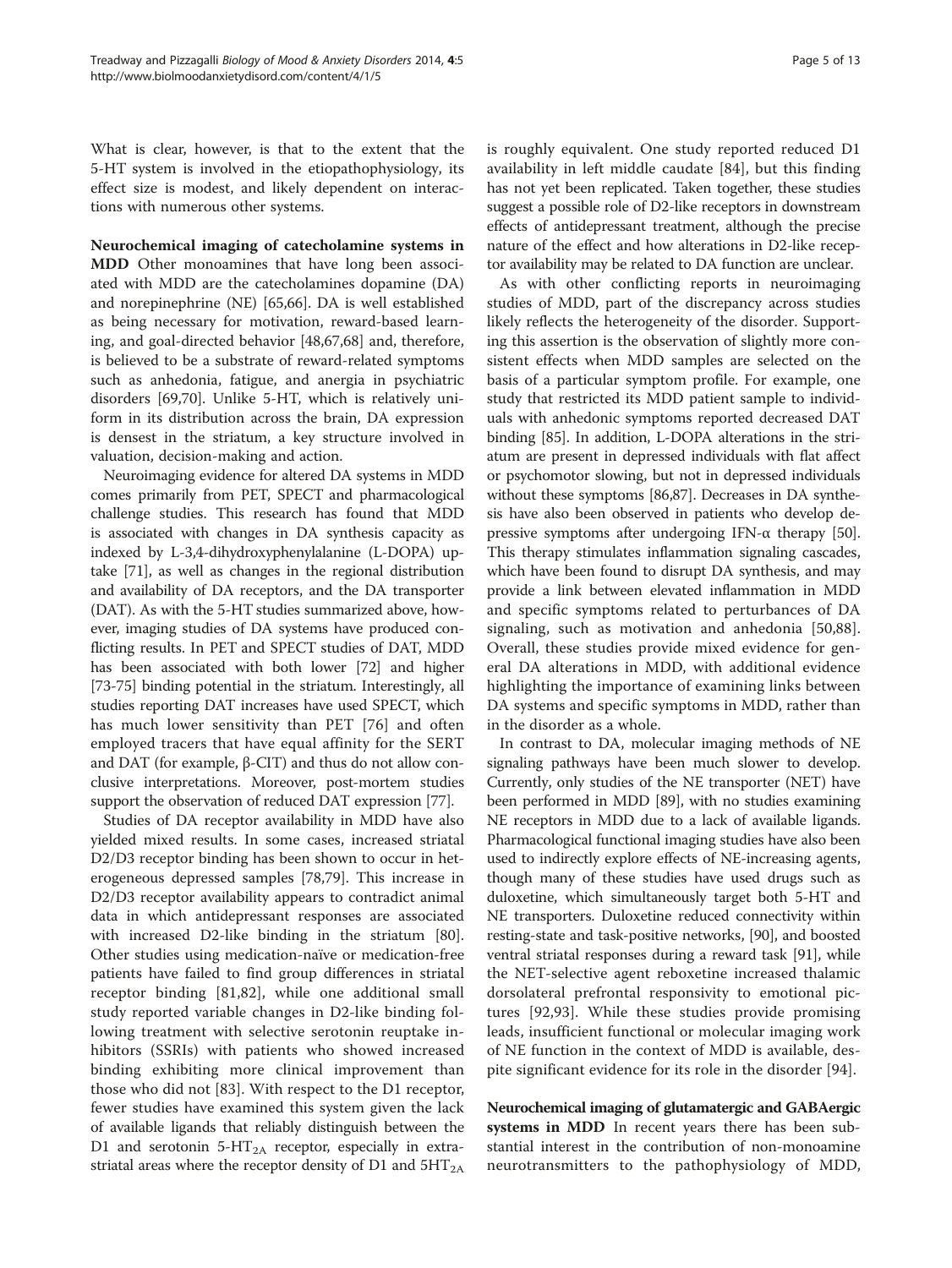particularly the excitatory and inhibitory amino acid transmitters of glutamate (Glu) and GABA, respectively. At an intuitive level, the hypothesis that these systems would be implicated in depression holds significant appeal; the innervation of Glu- and GABA-releasing neurons vastly outnumbers all other neurotransmitter systems in the brain, making these two neurochemicals responsible for the bulk of information processing related to learning, cognition, memory, and decision-making [\[95\]](#page-11-0). When considering the scope of this diverse functional anatomy, it is difficult to imagine that Glu and GABA would not be directly, or at least indirectly, involved.

Evidence for alterations of Glu transmission in MDD have long been reported, but findings have been mixed, with increased Glu levels observed in plasma samples and post-mortem tissue as compared to decreased levels found in neuroimaging studies [[96-98](#page-11-0)]. These discrepancies may be due in part to the multiple roles that Glu plays in the brain (for a more extended discussion, see [[99\]](#page-11-0)). A recent meta-analysis or MRS imaging studies found that MDD was associated with a substantial decrease in Glu levels within the mPFC/ACC [[100](#page-11-0)], though it should be noted that not all studies were able to distinguish between Glu and glutamine, a common metabolite of astrocyte reuptake processes. Studies published after this meta-analysis provided additional evidence of reduced Glu concentration in the mPFC of MDD subjects [\[101-103](#page-11-0)], and similar alterations have also been detected in children with depressive symptoms [[104](#page-11-0)] as well as remitted MDD subjects [[102\]](#page-11-0), raising the possibility that they constitute a trait-like vulnerability factor for MDD. Highlighting the clinical significance of these findings, among MDD subjects, increased pre-treatment Glu levels predicted better electroconvulsive therapy (ECT) response [[103\]](#page-11-0).

PET imaging studies of metabotropic Glu receptors have also revealed changes in Glu signaling pathways in MDD [[105](#page-11-0)] and in relation to MDD symptoms [\[106\]](#page-11-0). The rapid antidepressant effects of ketamine, an N-methyl-Daspartate (NMDA) partial agonist [\[107,108](#page-11-0)] further implicate the Glu pathway. Finally, aberrations in Glu signaling and Glu neurotoxicity have been associated with mPFC volumetric reductions discussed above [[95](#page-11-0)]. In sum, while investigation of Glu dysfunction in MDD is relatively new, given the near ubiquitous distribution of Glu signaling throughout the brain, it is likely that many of the alterations in neural circuit function observed using fMRI studies partially reflect Glu-related pathology.

In contrast to Glu, studies of GABA are less frequent in MDD. GABA alterations have been documented in MDD [[17](#page-9-0)[,109\]](#page-11-0), including reports of reduced GABA levels in plasma and cerebrospinal fluid [\[110-112](#page-11-0)], as well as specific GABA reductions in the mPFC as assessed with MRS [[113,114\]](#page-11-0). Moreover, GABA function in this region has been suggested to play a critical role in mediating negative feedback of hypothalamic-pituitary-adrenal (HPA)-axis activity [\[115](#page-11-0),[116\]](#page-11-0). Thus, decreased GABAergic tone may foment excess glucocorticoid exposure in mPFC, as reviewed above. The combination of increased glucocorticoid exposure and elevated GABA has been hypothesized to be a combination that may lead to increased excitotoxicity in these regions, thereby partially explaining the structural alterations in these areas summarized in the preceding section. To date, however, the number of studies focused on GABA is relatively small, making it difficult to draw firm conclusions.

Imaging neuroendocrine and neuroimmune systems in MDD Lastly, there has been growing interest in using neuroimaging to study the functional and structural consequence of other neurochemicals, such as hormones, factors and other endogenous signaling molecules. While technical limitations generally prevent the imaging of such molecules directly, their effects on structure and metabolism can nevertheless be observed using MRI. In the case of MDD, this work has focused most heavily on pro-inflammatory factors, including families of cytokines such as interleukins and interferons, hormones such as glucocorticoids (cortisol), thyroid stimulating hormone (TSH), and ghrelin [\[117,118\]](#page-11-0).

Dysregulation of stress hormones has been widely reported in MDD (albeit with significant variance), and is believed to partially mediate some of the observed structural alterations associated with the disorder, especially within the hippocampus and mPFC [[119,120](#page-11-0)]. These regions are well known for playing a critical role in the regulation of stress hormones via direct and indirect projections to the hypothalamus, and have been shown to be structurally vulnerable to glucocorticoid-mediated excitotoxicity. Animal studies using either chronic stress protocols or local corticosteroid injections have repeatedly demonstrated tissue damage following excessive glucocorticoid exposure, including loss of dendritic spines and de-arborization [[121](#page-11-0)-[124\]](#page-11-0). In human studies, comparable relationships have been observed between daily cortisol levels and grey-matter volume in depressed patients [[125](#page-11-0)]. Given that elevated stress is a major precipitant of first-time depressive episodes [[60](#page-10-0)], the association between stress and regional microdamage is highly relevant.

In addition to stress hormones, depressive states have been strongly associated with an elevated inflammatory load [[126,127](#page-11-0)], and there has been growing interest in signaling pathways related to the metabolic syndrome and excess adipose tissue as potential mediators of chronic low-grade inflammation [\[128](#page-12-0),[129\]](#page-12-0). Neuroimaging has therefore been employed as an aid to understanding the possible consequences of altered inflammatory and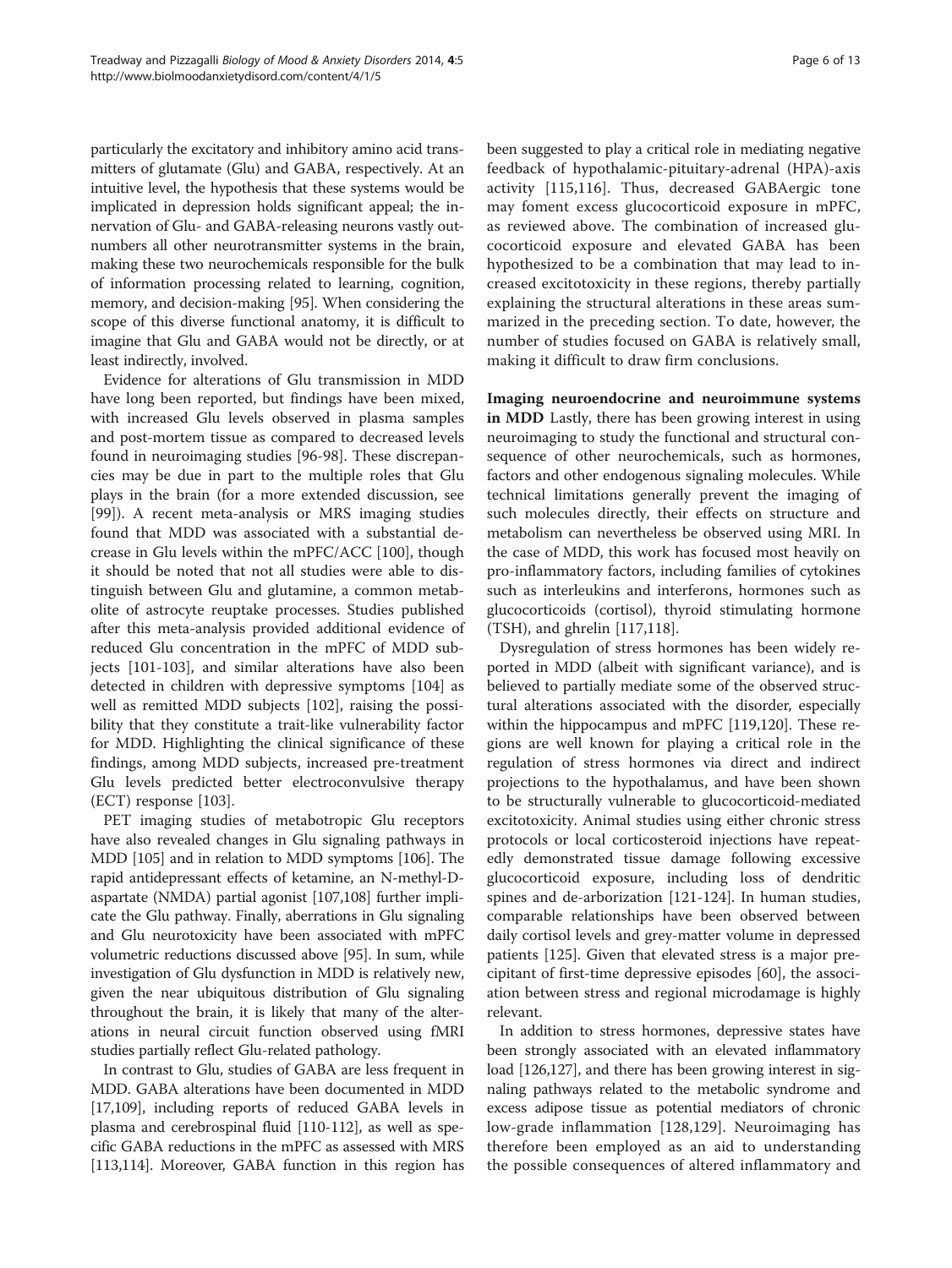metabolic factors on neural systems [[130,131](#page-12-0)]. Animal models suggest that elevations of peripheral cytokines and subsequent CNS microglia activation can disrupt the synthesis of both 5-HT and DA [\[132,133](#page-12-0)], and induce symptoms of fatigue and motivational anhedonia [[134,135\]](#page-12-0). While direct evidence of increased microglia activity in MDD has not been detected using available PET ligands [[136\]](#page-12-0), functional neuroimaging studies have sought to better understand the downstream consequences of increased cytokine activity by examining correlations between peripheral cytokine levels and resting or task-induced fluctuations in Blood-Oxygen-Level Dependent (BOLD) signals. Of note, healthy controls receiving an endotoxin challenge exhibited blunted neural responses to reward anticipation in the ventral striatum during a Monetary Incentive Delay (MID) task [[137](#page-12-0)], similar to what is observed in MDD [[42](#page-10-0)]. Further evidence comes from imaging studies of patients receiving IFN-α therapy. Following IFN-α treatment - which robustly increases inflammation - subjects exhibited decreased DA turnover within the striatum, as measured using a pre/post PET imaging of DA uptake with  $[18 F]$ Dopa (F-DOPA) [[50](#page-10-0)]. By beginning to localize the functional architecture of brain regions that are affected by stress hormones and inflammation and by linking such abnormalities to specific cardinal symptoms of MDD (for example, anhedonia), these studies are playing a critical role in advancing a more precise understanding of depression symptomatology.

Summary of neuroimaging studies In review of the findings above, several themes emerge. The most promising result is that regardless of imaging modality, neuroimaging studies repeatedly isolate a similar network of regions in which MDD patients differ from controls. Indeed, the greatest success of neuroimaging studies in MDD has been to identify core nodes involved in the expression of depressive symptoms. Neural responses in cortico-striato-limbic circuits have been shown to discriminate between responders to different treatment modalities [[20](#page-9-0)[,138\]](#page-12-0) and have been the empirical foundation for new treatment techniques, such as deep brain stimulation (DBS) [[139,140](#page-12-0)] and transcranial magnetic stimulation  $(TMS)$  [[141](#page-12-0)].

But this is perhaps where the good news ends; for while the same regions are often implicated, the direction of the effects is often contradictory (for example, greater or lesser BOLD signal, depending on the task). Moreover, some of this consistency is undoubtedly due to confirmatory bias in ROI selection; that is, reports of group differences in a given region increase the probability that future studies will focus on the region, either with targeted measurement (for example, volumetric tracing) or with more liberal statistical thresholds in voxelbased studies (for example, small-volume correction). Even when group differences emerge, they are often present only at the level of group average, with comparable ranges for both groups (for example, [\[142](#page-12-0)]). As a result, the field has been unable to identify any neural signature that may serve as useful biomarker in the diagnosis of MDD, and guide treatment selection.

The lack of stable pathophysiological markers of MDD after so many neuroimaging studies raises the possibility that the biological origins of depressive symptoms are simply too dynamic to produce consistent patterns using case–control designs. For example, many receptor subtypes, including those of monoamine, Glu and GABA pathways show rapid, activity-dependent changes in expression and ligand affinity [[143\]](#page-12-0). This plasticity may be affected by the time of day, the amount of sleep someone received two nights before, and how much they have been taxing their working memory in recent weeks just as much as it is affected by MDD ([[105,](#page-11-0)[143\]](#page-12-0)). Against all these additional sources of variance, it is perhaps unsurprising that cross-sectional designs have been unable to identify reliable biomarkers.

As a result, an increasing number of researchers have called for a better understanding of specific circuits that may mediate transdiagnostic symptom expression [[144,145\]](#page-12-0). While much of this discussion has rightly emphasized the importance of animal models [\[146,147](#page-12-0)], the final section presents several conceptual and methodological approaches to clinical imaging studies that we feel may aid in the identification of circuits rather than regions.

# Future directions and circuit-based analysis

A clear limitation of current neuroimaging studies in MDD has been the tendency to assess particular measures of brain function independently, despite clear evidence that these measures are highly inter-related. In contrast to measures of specific brain regions, chemicals, or tissue classes, circuit-based analysis provides a conceptual framework that is organized around a specific behavioral process. Circuits are defined by the combined structural and functional properties that enable a specific set of computations to be performed on a discrete set of inputs. As such, circuit-analysis integrates across many different levels and measures of brain function, but eschew the complexity of simultaneous whole-brain analysis. By focusing on discrete computations with a circumscribed array of possible inputs and outputs, circuit analysis meets the basic scientific requirement of simplification, but does so without neglecting biological complexity.

One of the most powerful and readily available methods for circuit-analysis in patient populations is functional connectivity. Whereas much of the first two decades of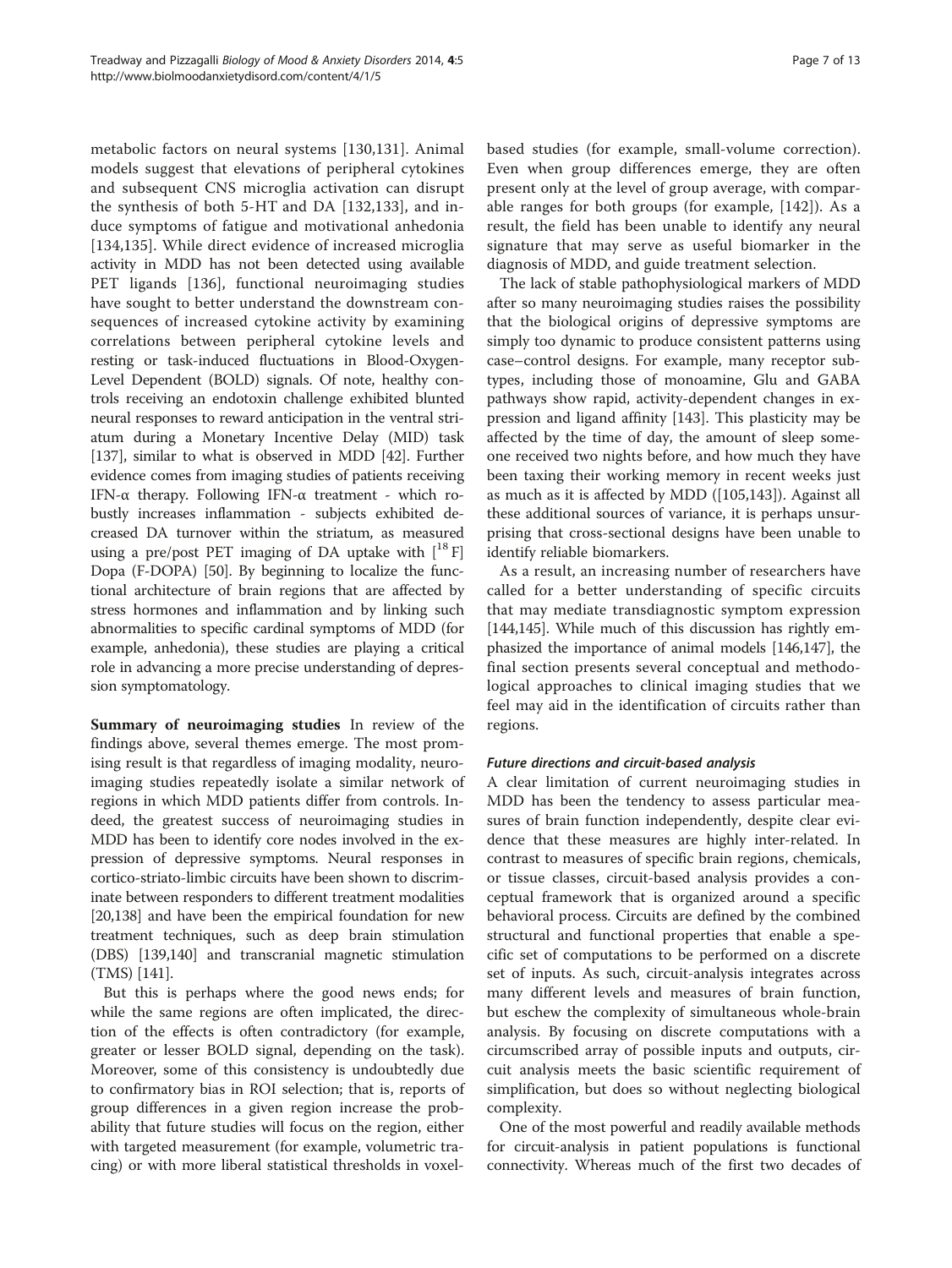neuroimaging research emphasized localization of function to a particular brain region while individuals were either at rest or performing a particular task, growing appreciation for the role of functional networks has emerged in recent years. This shift reflects a broader recognition in the field of neuroimaging that the brain is comprised of discrete networks, which show local properties (for example, 'small-worldness') and can rapidly re-configure themselves to adapt to current environmental demands [[148,149\]](#page-12-0). Consequently, focusing on task-driven changes within a single brain area provides only limited insight into the specific computations being performed. Indeed, significant progress has been made in the characterization of several stable networks that support domain-general functions, including attentional control, novelty and threat detection, default-mode and social cognition, and reinforcement learning and decision-making, all of which have been implicated in MDD [[150](#page-12-0)] (Figure 2).

Complementing functional connectivity as a path towards understanding MDD from a systems-level approach is the growing use of multi-modal imaging. The most common example is the combined use of structural and function neuroimaging data. Such data are often collected together, as standard preprocessing pipelines for functional neuroimaging data typically require high-resolution structural scans [[151](#page-12-0)]. More recently,

the scope of multi-modal imaging studies has been expanded to include neurotransmitters such as monoamines, Glu and GABA. In an important study by Northoff and colleagues, researchers identified shifts in neurotransmitter availability of Glu and GABA as major drivers of altered functional responses to emotional stimuli in MDD [[152](#page-12-0)]. Similarly, decreases in pre-synaptic striatal DA as measured using F-DOPA were associated with blunted ventral striatal BOLD signal during reward anticipation in depressed subjects, demonstrating a clear link between DA bioavailability and striatal responses to reward [\[50](#page-10-0)].

Another essential benefit of circuit-based analysis is the bridge it creates to behavioral and molecular neuroscience. Animal models play a pivotal role in testing causal hypotheses about brain function [[146](#page-12-0)]. Such models are not only useful in aiding the interpretation of correlative neuroimaging data, they can also help refine the mapping of psychiatric symptom definitions to discrete and dissociable circuits. For example, the symptom of anhedonia - which was once perceived as a unitary construct tapping into the experience of pleasure - has gradually come to be recognized as involving multiple sub-components, including motivation and hedonic response, each of which involves distinct neural substrates [\[69,70](#page-10-0)[,153\]](#page-12-0). However, because these sub-components in humans are often heavily correlated with each other at the level of symptom expression,



Figure 2 Schematic depiction of commonly identified functional networks and their associated cognitive and symptom domains. Republished with permission from Buckholtz and Meyer-Lindenberg [[150](#page-12-0)].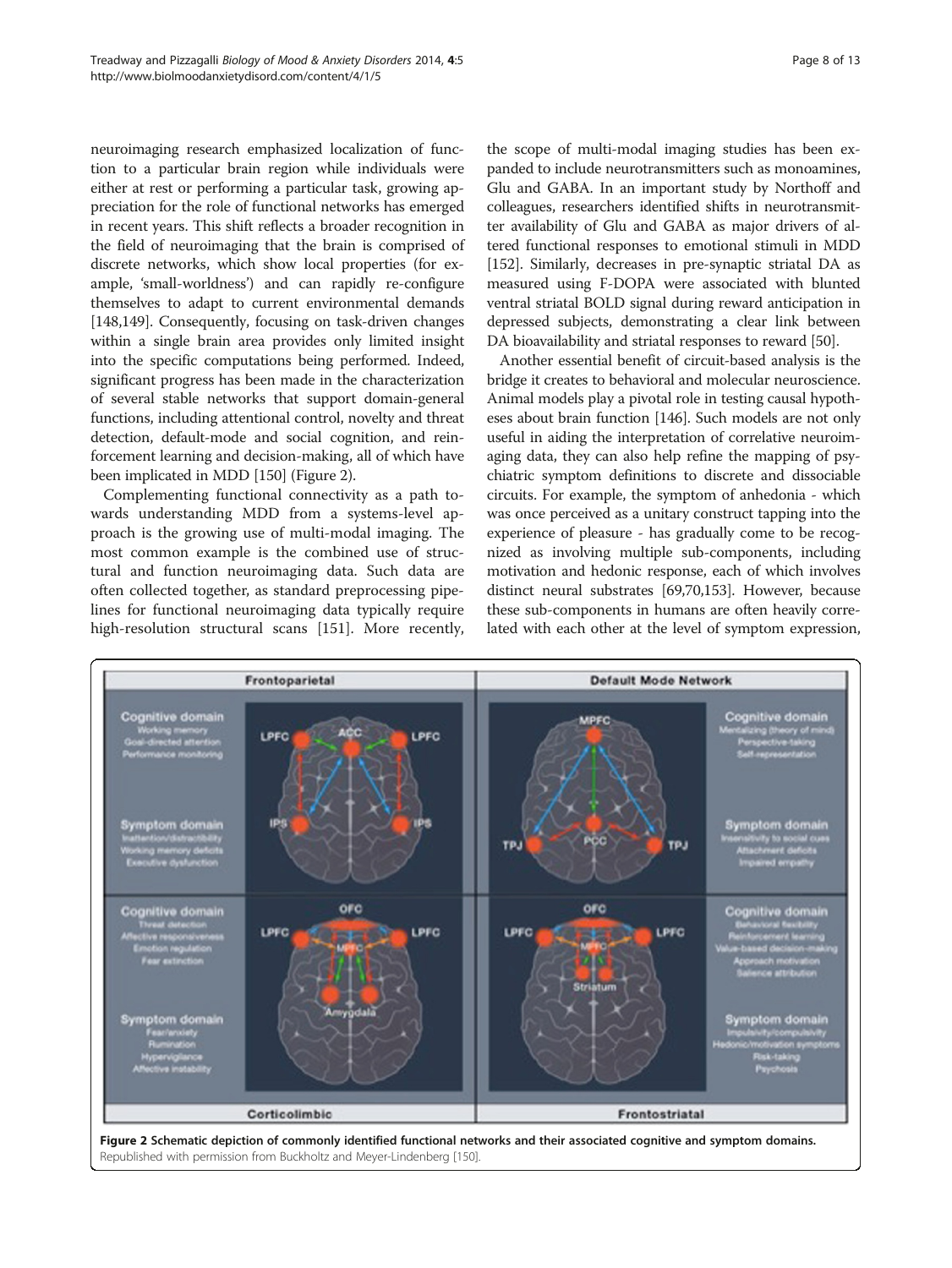animal models were required to demonstrate that motivational and hedonic aspects of reinforcement were indeed

neurobiologically dissociable [\[48,67](#page-10-0)]. Pharmacological manipulations and other interventional techniques also provide tremendous advantages over imaging measures alone; these studies can identify plasticity dynamics that can help unpack some of the cross-sectional observations. For example, behavioral pharmacology studies of DA in MDD suggest that patients experience a much stronger euphoria response to amphetamine than controls [[154,155](#page-12-0)], possibly indicating an up-regulation of post-synaptic DA receptors sites and/or DAT. The cross-sectional imaging studies discussed above, however, suggest down-regulation of both D1 and D2 as well as DAT proteins. Since the expression of these proteins is dynamic, imaging studies done in conjunction with pharmacological challenges (withinsubject) hold the promise for stronger mechanistic inferences regarding how neurotransmitter systems are able to adapt to changing conditions in MDD. Such pharmacological challenges can therefore greatly aid in the understanding of plasticity within circuits, and help shift away from a focus on the identification of a stable, persistent pathological marker, which appears unlikely to exist.

Finally, circuit-based analysis may help facilitate a shift in the conceptualization and measurement of psychiatric symptom inventories that are often used to define groups and regress against imaging data. Psychiatric measurement largely relies on subjective self-reporting of distress as they sine qua non of symptom diagnosis. When it comes to reporting how one feels, however, studies in healthy populations have increasingly observed dissociation between the 'believing self' and the 'experiencing self' [[156](#page-12-0)-[158](#page-12-0)]. Accordingly, while the former describes how an individual summarizes their experience over a period of time, the latter refers to experiential reports made 'in the moment'. Whereas these constructs would theoretically be expected to correlate highly, growing evidence suggests that they are only moderately correlated at best [[157,159\]](#page-12-0). This is in part due to the presence of wellknown retrospective biases that reflect a heightened sensitivity to recency or maximum intensity of emotional experiences (so-called 'peak and end' effects) [[160](#page-12-0)]. In disorders like schizophrenia, such retrospective biases can result in almost completely uncorrelated findings of emotional response across retrospective and in-the-moment reports [[161\]](#page-12-0).

This renders significantly liable the common practice of regressing symptom severity measures (for example, the BDI-II) against imaging data [[162](#page-12-0)], as both the independent and dependent measures likely reflect a complex mix of 'believing self' and 'experiencing self'. For example, if someone has reported severe depression over

the past week, but happens to have a brief lifting during the two- to three-hour window in which the lab experiment occurs, it may be more important to consider the 'in the moment' affect rather than feelings aggregated over the past weeks when trying to interpret associated imaging data; this stands in contrast with the traditional assumption that individuals with shared symptom severity over a one-week period will have more variance in common than individuals with shared experience of a particular experimental task. One approach to addressing this challenge is the development of measures that seek to tease apart 'believing self' and 'experiencing self', with the aim of identifying separate biological correlates. It is likely that both are implicated in the maintenance of depressive symptoms [\[163](#page-12-0)], but current symptom assessment inventories are poorly suited to distinguish between these distinct modes of types of subjective report.

In sum, clinical imaging studies can contribute to circuit-based analysis through a focus on network-based analytical techniques, such as functional connectivity, multi-modal imaging methods, the use of within-subject pharmacological challenge designs, and greater sensitivity to potential discrepancies between 'believing self' and 'experiencing self' that may mask important distinctions in the relationships between subjective report and neuroimaging data.

# Conclusion

The neuroimaging literature of depression has grown tremendously over the last several decades. The primary fruit of these efforts has been the identification of brain regions and structures that are most critical to the expression of depressive symptomatology, while also increasing our knowledge of how these regions interact with particular neurotransmitter systems, neurochemicals, hormones, and other signaling proteins. Despite a wealth of positive findings, translations to treatment remain elusive. Moving forward, the integration of these various methods through the use of circuit-based analysis will be critical for the development of a biologically-based nosology and personalized medicine in psychiatry.

#### Abbreviations

5-HT: Serotonin; ACC: anterior cingulate cortex; BOLD: blood-oxygen level-dependent; CNS: central nervous system; DA: dopamine; DAT: dopamine transporter; DBS: deep-brain stimulation; dlPFC: dorsolateral prefrontal cortex; Glu: glutamate; GABA: gamma-aminobutyric acid; HPA axis: hypothalamic-pituitary-adrenal axis; IFN: interferon; MDD: major depressive disorder; MID: monetary incentive delay; mPFC: medial prefrontal cortex; MRI: magnetic resonance imaging; MRS: magnetic resonance spectroscopy; NE: norepinephrine; NET: norepinephrine transporter; OFC: orbitofrontal cortex; PET: positron emission tomography; PFC: prefrontal cortex; ROI: region of interest; SPECT: single photon emission computed tomography; SERT: serotonin transporter; TMS: transcranial magnetic stimulation; TSH: thyroid stimulating hormone; VBM: voxel-based morphometry; vlPFC: ventrolateral prefrontal cortex.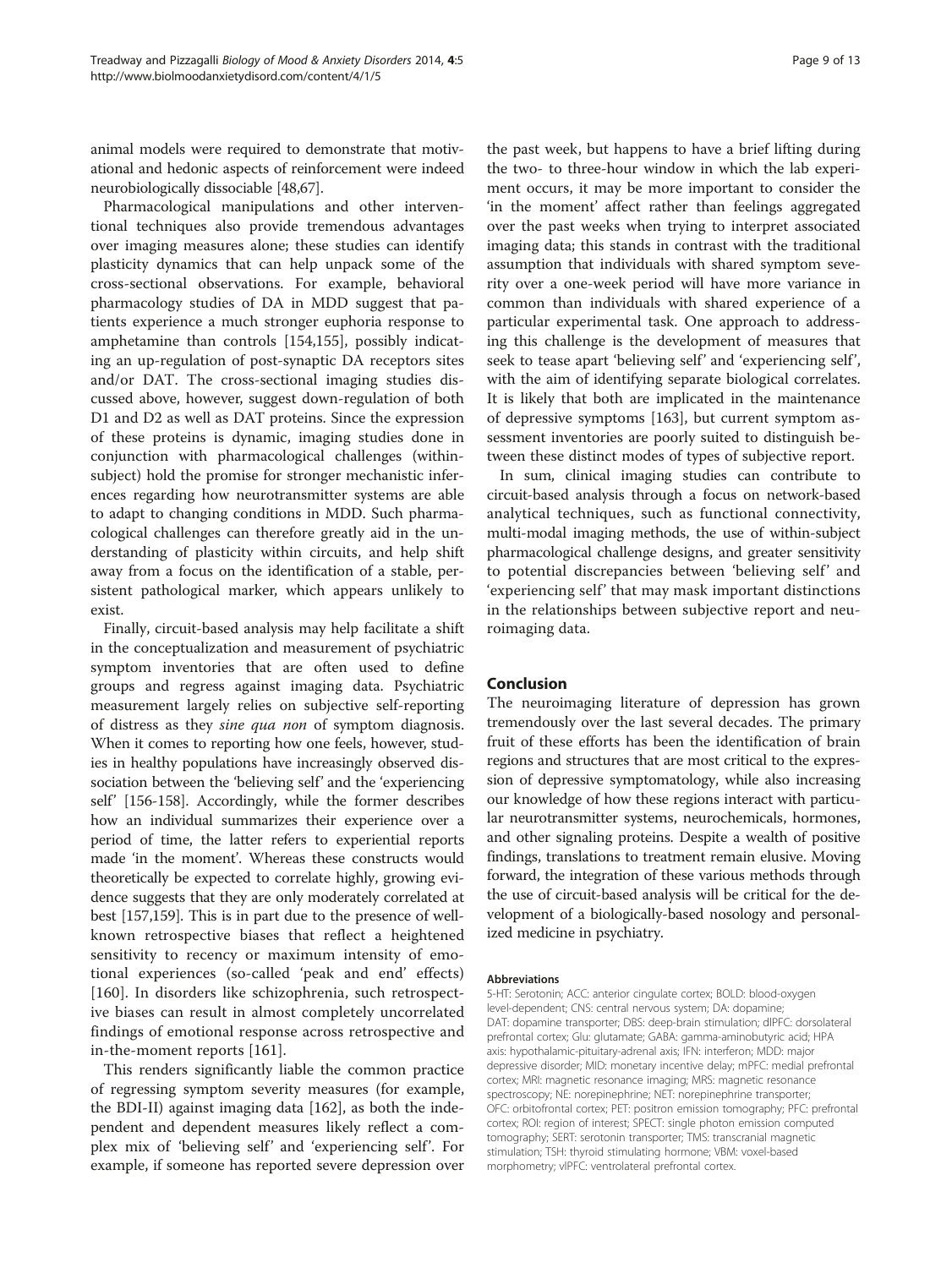#### <span id="page-9-0"></span>Competing interests

The authors declare no competing interests. Over the past three years, Dr. Pizzagalli received consulting/honoraria from AstraZeneca, Ono Pharma USA, Pfizer, Servier, and Shire for activities unrelated to the current review.

Authors' contributions

MTT and DAP developed the outline, MTT reviewed the relevant literature, and MTT and DAP wrote the manuscript. Both authors read and approved the final manuscript.

#### Acknowledgements

This work was funded by R01MH068376, R01MH06376S1, and R01MH095809 to DAP, and a McLean Corneel Fellowship to MTT. The authors also wish to thank two anonymous reviewers for their helpful comments.

#### Received: 19 November 2013 Accepted: 17 February 2014 Published: 7 March 2014

#### References

- 1. Kapur S, Phillips AG, Insel TR: Why has it taken so long for biological psychiatry to develop clinical tests and what to do about it? Mol Psychiatry 2012, 17:1174–1179.
- 2. Koolschijn PC, van Haren NE, Lensvelt-Mulders GJ, Hulshoff Pol HE, Kahn RS: Brain volume abnormalities in major depressive disorder: a meta-analysis of magnetic resonance imaging studies. Hum Brain Mapp 2009.
- Kempton MJ, Salvador Z, Munafo MR, Geddes JR, Simmons A, Frangou S, Williams SC: Structural neuroimaging studies in major depressive disorder. Meta-analysis and comparison with bipolar disorder. Arch Gen Psychiatry 2011, 68:675–690.
- 4. Bora E, Fornito A, Pantelis C, Yucel M: Gray matter abnormalities in Major Depressive Disorder: a meta-analysis of voxel based morphometry studies. J Affect Disord 2011, 138:9-18.
- Cotter D, Mackay D, Landau S, Kerwin R, Everall I: Reduced glial cell density and neuronal size in the anterior cingulate cortex in major depressive disorder. Arch Gen Psychiatry 2001, 58:545-553.
- 6. Liao Y, Huang X, Wu Q, Yang C, Kuang W, Du M, Lui S, Yue Q, Chan RC, Kemp GJ, Gong Q: Is depression a disconnection syndrome? Meta-analysis of diffusion tensor imaging studies in patients with MDD. J Psychiatry Neurosci 2013, 38:49–56.
- 7. Yucel K, McKinnon MC, Chahal R, Taylor VH, Macdonald K, Joffe R, MacQueen GM: Anterior cingulate volumes in never-treated patients with major depressive disorder. Neuropsychopharmacology 2008, 33:3157–3163.
- 8. McKinnon MC, Yucel K, Nazarov A, MacQueen GM: A meta-analysis examining clinical predictors of hippocampal volume in patients with major depressive disorder. J Psychiatry Neurosci 2009, 34:41-54.
- 9. van Eijndhoven P, van Wingen G, van Oijen K, Rijpkema M, Goraj B, Jan Verkes R, Oude Voshaar R, Fernandez G, Buitelaar J, Tendolkar I: Amygdala volume marks the acute state in the early course of depression. Biol Psychiatry 2009, 65:812–818.
- 10. Frodl T, Meisenzahl EM, Zetzsche T, Hohne T, Banac S, Schorr C, Jager M, Leinsinger G, Bottlender R, Reiser M, Moller HJ: Hippocampal and amygdala changes in patients with major depressive disorder and healthy controls during a 1-year follow-up. J Clin Psychiatry 2004, 65:492–499.
- 11. Frodl T, Jager M, Smajstrlova I, Born C, Bottlender R, Palladino T, Reiser M, Moller HJ, Meisenzahl EM: Effect of hippocampal and amygdala volumes on clinical outcomes in major depression: a 3-year prospective magnetic resonance imaging study. J Psychiatry Neurosci 2008, 33:423–430.
- 12. Arnone D, McKie S, Elliott R, Juhasz G, Thomas EJ, Downey D, Williams S, Deakin JF, Anderson IM: State-dependent changes in hippocampal grey matter in depression. Mol Psychiatry 2012.
- 13. Schermuly I, Wolf D, Lieb K, Stoeter P, Fellgiebel A: State dependent posterior hippocampal volume increases in patients with major depressive disorder. J Affect Disord 2011, 135:405–409.
- 14. Holmes AJ, Lee PH, Hollinshead MO, Bakst L, Roffman JL, Smoller JW, Buckner RL: Individual differences in amygdala-medial prefrontal anatomy link negative affect, impaired social functioning, and polygenic depression risk. J Neurosci 2012, 32:18087–18100.
- 15. Saleh K, Carballedo A, Lisiecka D, Fagan AJ, Connolly G, Boyle G, Frodl T: Impact of family history and depression on amygdala volume. Psychiatry Res 2012, 203:24–30.
- 16. Amico F, Meisenzahl E, Koutsouleris N, Reiser M, Moller HJ, Frodl T: Structural MRI correlates for vulnerability and resilience to major depressive disorder. J Psychiatry Neurosci 2011, 36:15–22.
- 17. Hasler G, Northoff G: Discovering imaging endophenotypes for major depression. Mol Psychiatry 2011, 16:604-619.
- 18. Diener C, Kuehner C, Brusniak W, Ubl B, Wessa M, Flor H: A meta-analysis of neurofunctional imaging studies of emotion and cognition in major depression. Neuroimage 2012, 61:677–685.
- 19. Hamilton JP, Etkin A, Furman DJ, Lemus MG, Johnson RF, Gotlib IH: Functional neuroimaging of major depressive disorder: a meta-analysis and new integration of base line activation and neural response data. Am J Psychiatry 2012, 169:693–703.
- 20. Pizzagalli DA: Frontocingulate dysfunction in depression: toward biomarkers of treatment response. Neuropsychopharmacology 2011, 36:183–206.
- 21. Victor TA, Furey ML, Fromm SJ, Ohman A, Drevets WC: Relationship between amygdala responses to masked faces and mood state and treatment in major depressive disorder. Arch Gen Psychiatry 2010, 67:1128–1138.
- 22. Fu CH, Williams SC, Cleare AJ, Brammer MJ, Walsh ND, Kim J, Andrew CM, Pich EM, Williams PM, Reed LJ, Mitterschiffthaler MT, Suckling J, Bullmore ET: Attenuation of the neural response to sad faces in major depression by antidepressant treatment: a prospective, event-related functional magnetic resonance imaging study. Arch Gen Psychiatry 2004, 61:877–889.
- Siegle GJ, Steinhauer SR, Thase ME, Stenger VA, Carter CS: Can't shake that feeling: event-related fMRI assessment of sustained amygdala activity in response to emotional information in depressed individuals. Biol Psychiatry 2002, 51:693–707.
- 24. Mitterschiffthaler MT, Williams SC, Walsh ND, Cleare AJ, Donaldson C, Scott J, Fu CH: Neural basis of the emotional Stroop interference effect in major depression. Psychol Med 2008, 38:247–256.
- 25. Siegle GJ, Thompson W, Carter CS, Steinhauer SR, Thase ME: Increased amygdala and decreased dorsolateral prefrontal BOLD responses in unipolar depression: related and independent features. Biol Psychiatry 2007, 61:198–209.
- 26. Beauregard M, Paquette V, Levesque J: Dysfunction in the neural circuitry of emotional self-regulation in major depressive disorder. Neuroreport 2006, 17:843–846.
- 27. Dillon DG, Pizzagalli DA: Evidence of successful modulation of brain activation and subjective experience during reappraisal of negative emotion in unmedicated depression. Psychiatry Res 2013, 212:99–107.
- 28. Erk S, Mikschl A, Stier S, Ciaramidaro A, Gapp V, Weber B, Walter H: Acute and sustained effects of cognitive emotion regulation in major depression. J Neurosci 2010, 30:15726–15734.
- 29. Johnstone T, van Reekum CM, Urry HL, Kalin NH, Davidson RJ: Failure to regulate: counterproductive recruitment of top-down prefrontal-subcortical circuitry in major depression. J Neurosci 2007, 27:8877-8884.
- 30. Matsuo K, Glahn DC, Peluso MA, Hatch JP, Monkul ES, Najt P, Sanches M, Zamarripa F, Li J, Lancaster JL, Fox PT, Gao JH, Soares JC: Prefrontal hyperactivation during working memory task in untreated individuals with major depressive disorder. Mol Psychiatry 2007, 12:158–166.
- 31. Wagner G, Sinsel E, Sobanski T, Kohler S, Marinou V, Mentzel HJ, Sauer H, Schlosser RG: Cortical inefficiency in patients with unipolar depression: an event-related FMRI study with the Stroop task. Biol Psychiatry 2006, 59:958–965.
- 32. Etkin A, Schatzberg AF: Common abnormalities and disorder-specific compensation during implicit regulation of emotional processing in generalized anxiety and major depressive disorders. Am J Psychiatry 2011, 168:968–978.
- 33. Beesdo K, Lau JY, Guyer AE, McClure-Tone EB, Monk CS, Nelson EE, Fromm SJ, Goldwin MA, Wittchen HU, Leibenluft E, Ernst M, Pine DS: Common and distinct amygdala-function perturbations in depressed versus anxious adolescents. Arch Gen Psychiatry 2009, 66:275–285.
- 34. Ochsner KN, Ray RD, Cooper JC, Robertson ER, Chopra S, Gabrieli JD, Gross JJ: For better or for worse: neural systems supporting the cognitive down- and up-regulation of negative emotion. Neuroimage 2004, 23:483–499.
- 35. Matthews SC, Strigo IA, Simmons AN, Yang TT, Paulus MP: Decreased functional coupling of the amygdala and supragenual cingulate is related to increased depression in unmedicated individuals with current major depressive disorder. J Affect Disord 2008, 111:13–20.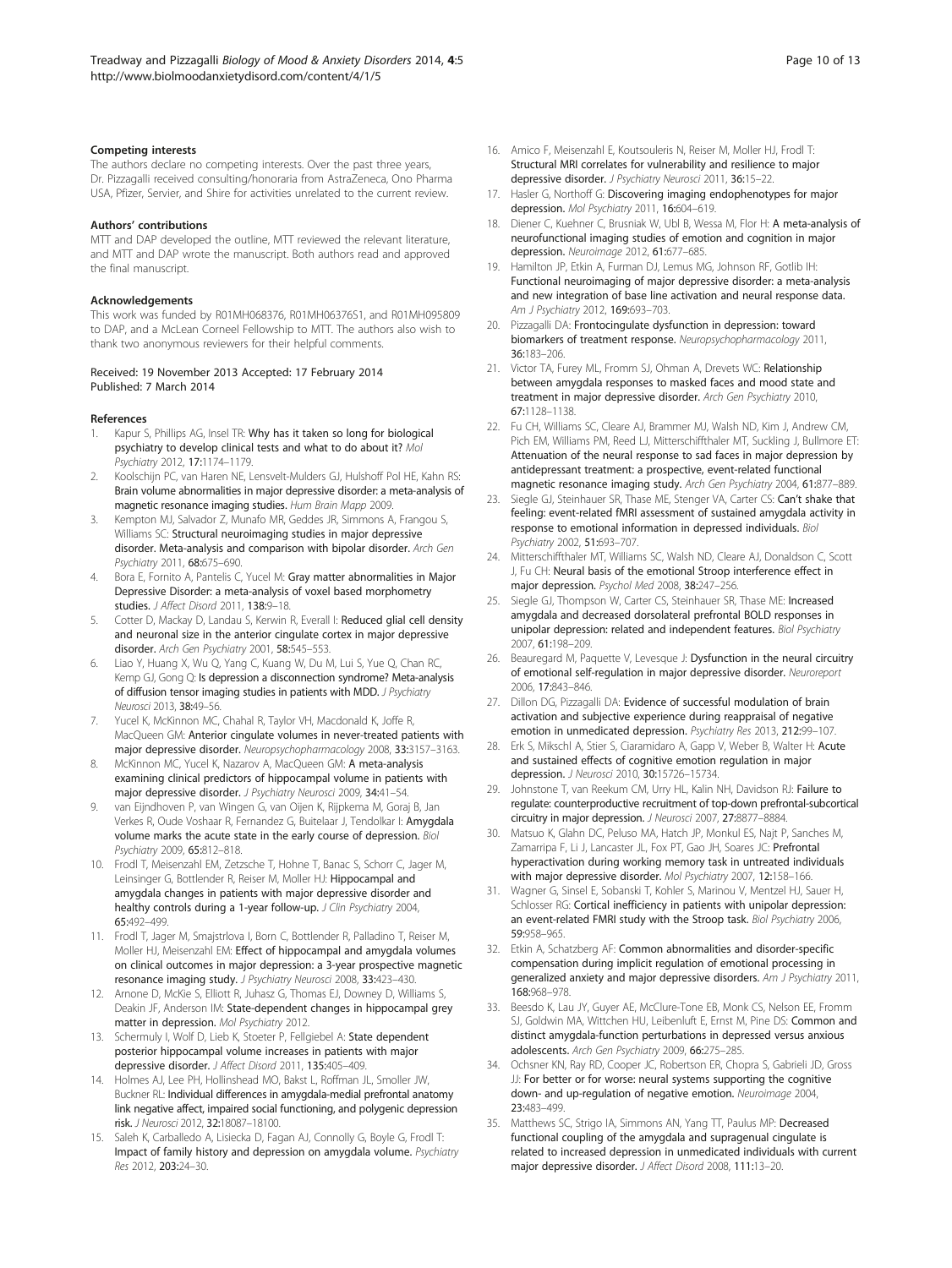- <span id="page-10-0"></span>36. Mitterschiffthaler MT, Kumari V, Malhi GS, Brown RG, Giampietro VP, Brammer MJ, Suckling J, Poon L, Simmons A, Andrew C, Sharma T: Neural response to pleasant stimuli in anhedonia: an fMRI study. Neuroreport 2003, 14:177–182.
- 37. Surguladze S, Brammer MJ, Keedwell P, Giampietro V, Young AW, Travis MJ, Williams SC, Phillips ML: A differential pattern of neural response toward sad versus happy facial expressions in major depressive disorder. Biol Psychiatry 2005, 57:201–209.
- 38. Keedwell PA, Andrew C, Williams SC, Brammer MJ, Phillips ML: A double dissociation of ventromedial prefrontal cortical responses to sad and happy stimuli in depressed and healthy individuals. Biol Psychiatry 2005, 58:495–503.
- 39. Gotlib IH, Hamilton JP, Cooney RE, Singh MK, Henry ML, Joormann J: Neural processing of reward and loss in girls at risk for major depression. Arch Gen Psychiatry 2010, 67:380–387.
- 40. Dichter GS, Felder JN, Petty C, Bizzell J, Ernst M, Smoski MJ: The effects of psychotherapy on neural responses to rewards in major depression. Biol Psychiatry 2009, 66:886–897.
- 41. Forbes EE, Hariri AR, Martin SL, Silk JS, Moyles DL, Fisher PM, Brown SM, Ryan ND, Birmaher B, Axelson DA, Dahl RE: Altered striatal activation predicting real-world positive affect in adolescent major depressive disorder. Am J Psychiatry 2009, 166:64-73.
- 42. Pizzagalli DA, Holmes AJ, Dillon DG, Goetz EL, Birk JL, Bogdan R, Dougherty DD, Iosifescu DV, Rauch SL, Fava M: Reduced caudate and nucleus accumbens response to rewards in unmedicated individuals with major depressive disorder. Am J Psychiatry 2009, 166:702-710.
- 43. Kumar P, Waiter G, Ahearn T, Milders M, Reid I, Steele JD: Abnormal temporal difference reward-learning signals in major depression. Brain 2008, 131:2084–2093.
- 44. Pizzagalli DA, Iosifescu D, Hallett LA, Ratner KG, Fava M: Reduced hedonic capacity in major depressive disorder: evidence from a probabilistic reward task. J Psychiatr Res 2008, 43:76–87.
- 45. Clery-Melin ML, Schmidt L, Lafargue G, Baup N, Fossati P, Pessiglione M: Why don't you try harder? An investigation of effort production in major depression. PLoS One 2011, 6:e23178.
- 46. Sherdell L, Waugh CE, Gotlib IH: Anticipatory pleasure predicts motivation for reward in major depression. J Abnorm Psychol 2011.
- 47. Treadway MT, Bossaller NA, Shelton RC, Zald DH: Effort-based decision-making in major depressive disorder: a translational model of motivational anhedonia. J Abnorm Psychol 2012.
- 48. Berridge KC: The debate over dopamine's role in reward: the case for incentive salience. Psychopharmacology (Berl) 2007, 191:391–431.
- 49. Treadway MT, Zald DH: Reconsidering anhedonia in depression: lessons from translational neuroscience. Neurosci Biobehav Rev 2011, 35:537–555.
- 50. Capuron L, Pagnoni G, Drake DF, Woolwine BJ, Spivey JR, Crowe RJ, Votaw JR, Goodman MM, Miller AH: Dopaminergic mechanisms of reduced basal ganglia responses to hedonic reward during interferon alfa administration. Arch Gen Psychiatry 2012, 69:1044–1053.
- 51. Hasler G, Fromm S, Carlson PJ, Luckenbaugh DA, Waldeck T, Geraci M, Roiser JP, Neumeister A, Meyers N, Charney DS, Drevets WC: Neural response to catecholamine depletion in unmedicated subjects with major depressive disorder in remission and healthy subjects. Arch Gen Psychiatry 2008, 65:521–531.
- 52. Hasler G, Luckenbaugh DA, Snow J, Meyers N, Waldeck T, Geraci M, Roiser J, Knutson B, Charney DS, Drevets WC: Reward processing after catecholamine depletion in unmedicated, remitted subjects with major depressive disorder. Biol Psychiatry 2009, 66:201-205.
- 53. Heller AS, Johnstone T, Shackman AJ, Light SN, Peterson MJ, Kolden GG, Kalin NH, Davidson RJ: Reduced capacity to sustain positive emotion in major depression reflects diminished maintenance of fronto-striatal brain activation. Proc Natl Acad Sci U S A 2009, 106:22445–22450.
- 54. Schildkraut JJ: The catecholamine hypothesis of affective disorders: a review of supporting evidence. Am J Psychiatry 1965, 122:509-522.
- 55. Jacobs BL, Fornal CA: Activity of serotonergic neurons in behaving animals. Neuropsychopharmacology 1999, 21:9S–15S.
- 56. Daubert EA, Condron BG: Serotonin: a regulator of neuronal morphology and circuitry. Trends Neurosci 2010, 33:424–434.
- 57. Jasinska AJ, Lowry CA, Burmeister M: Serotonin transporter gene, stress and raphe-raphe interactions: a molecular mechanism of depression. Trends Neurosci 2012, 35:395–402.
- 58. Amat J, Baratta MV, Paul E, Bland ST, Watkins LR, Maier SF: Medial prefrontal cortex determines how stressor controllability affects behavior and dorsal raphe nucleus. Nat Neurosci 2005, 8:365–371.
- 59. Amat J, Paul E, Watkins LR, Maier SF: Activation of the ventral medial prefrontal cortex during an uncontrollable stressor reproduces both the immediate and long-term protective effects of behavioral control. Neuroscience 2008, 154:1178–1186.
- 60. Hammen C: Stress and depression. Annu Rev Clin Psychol 2005, 1:293–319.
- 61. Kessler RC: The effects of stressful life events on depression. Annu Rev Psychol 1997, 48:191–214.
- 62. Kendler KS, Karkowski LM, Prescott CA: Causal relationship between stressful life events and the onset of major depression. Am J Psychiatry 1999, 156:837–841.
- 63. Savitz JB, Drevets WC: Neuroreceptor imaging in depression. Neurobiol Dis 2013, 52:49–65.
- 64. Smith DF, Jakobsen S: Molecular neurobiology of depression: PET findings on the elusive correlation with symptom severity. Front Psychiatry 2013, 4:8.
- Willner P: Dopamine and depression: a review of recent evidence. I. Empirical studies. Brain Res 1983, 287:211–224.
- 66. van Praag HM, Korf J, Schut D: Cerebral monoamines and depression. An investigation with the probenecid technique. Arch Gen Psychiatry 1973, 28:827–831.
- 67. Salamone JD, Correa M: The mysterious motivational functions of mesolimbic dopamine. Neuron 2012, 76:470–485.
- 68. Schultz W: Behavioral dopamine signals. Trends Neurosci 2007, 30:203–210.
- 69. Barch DM, Dowd EC: Goal representations and motivational drive in schizophrenia: the role of prefrontal-striatal interactions. Schizophr Bull 2010, 36:919–934.
- 70. Treadway MT, Zald DH: Parsing anhedonia translational models of reward-processing deficits in psychopathology. Curr Dir Psychol Sci 2013, 22:244–249.
- 71. Agren H, Reibring L: PET studies of presynaptic monoamine metabolism in depressed patients and healthy volunteers. Pharmacopsychiatry 1994, 27:2–6.
- 72. Meyer JH, Kruger S, Wilson AA, Christensen BK, Goulding VS, Schaffer A, Minifie C, Houle S, Hussey D, Kennedy SH: Lower dopamine transporter binding potential in striatum during depression. Neuroreport 2001, 12:4121–4125.
- 73. Yang YK, Yeh TL, Yao WJ, Lee IH, Chen PS, Chiu NT, Lu RB: Greater availability of dopamine transporters in patients with major depression a dual-isotope SPECT study. Psychiatry Res 2008, 162:230–235.
- 74. Amsterdam JD, Newberg AB: A preliminary study of dopamine transporter binding in bipolar and unipolar depressed patients and healthy controls. Neuropsychobiology 2007, 55:167–170.
- 75. Laasonen-Balk T, Kuikka J, Viinamaki H, Husso-Saastamoinen M, Lehtonen J, Tiihonen J: Striatal dopamine transporter density in major depression. Psychopharmacology (Berl) 1999, 144:282–285.
- 76. Rahmim A, Zaidi H: PET versus SPECT: strengths, limitations and challenges. Nucl Med Commun 2008, 29:193–207.
- 77. Klimek V, Schenck JE, Han H, Stockmeier CA, Ordway GA: Dopaminergic abnormalities in amygdaloid nuclei in major depression: a postmortem study. Biol Psychiatry 2002, 52:740–748.
- 78. Shah PJ, Ogilvie AD, Goodwin GM, Ebmeier KP: Clinical and psychometric correlates of dopamine D2 binding in depression. Psychol Med 1997, 27:1247–1256.
- 79. D'Haenen HA, Bossuyt A: Dopamine D2 receptors in depression measured with single photon emission computed tomography. Biol Psychiatry 1994, 35:128–132.
- 80. Gershon AA, Vishne T, Grunhaus L: Dopamine D2-like receptors and the antidepressant response. Biol Psychiatry 2007, 61:145–153.
- 81. Parsey RV, Oquendo MA, Zea-Ponce Y, Rodenhiser J, Kegeles LS, Pratap M, Cooper TB, Van Heertum R, Mann JJ, Laruelle M: Dopamine D(2) receptor availability and amphetamine-induced dopamine release in unipolar depression. Biol Psychiatry 2001, 50:313–322.
- 82. Hirvonen J, Karlsson H, Kajander J, Markkula J, Rasi-Hakala H, Nagren K, Salminen JK, Hietala J: Striatal dopamine D2 receptors in medication-naive patients with major depressive disorder as assessed with [11C]raclopride PET. Psychopharmacology (Berl) 2008, 197:581-590.
- 83. Klimke A, Larisch R, Janz A, Vosberg H, Muller-Gartner HW, Gaebel W: Dopamine D2 receptor binding before and after treatment of major depression measured by [123I]IBZM SPECT. Psychiatry Res 1999, 90:91–101.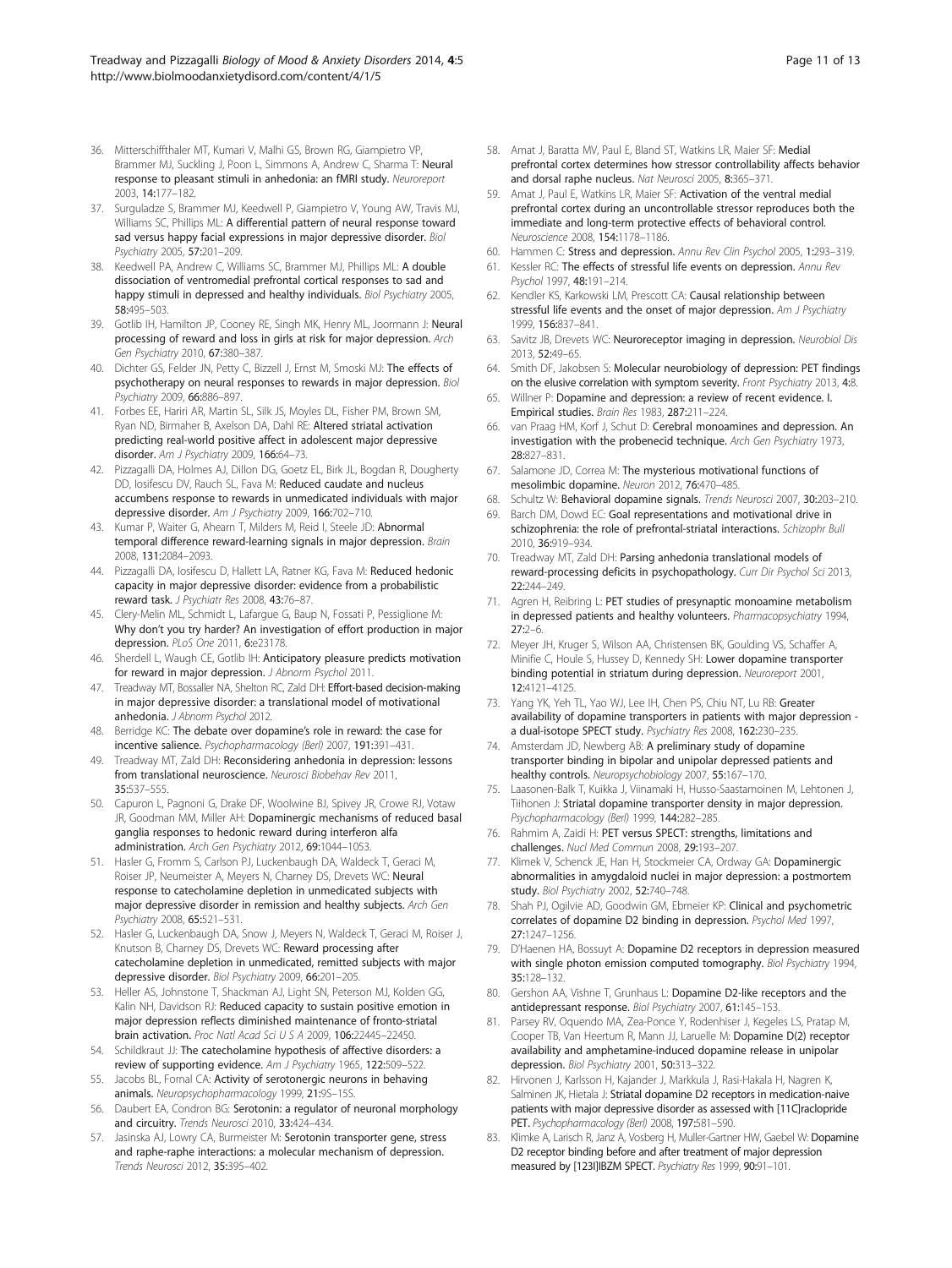- <span id="page-11-0"></span>84. Cannon DM, Klaver JM, Peck SA, Rallis-Voak D, Erickson K, Drevets WC: Dopamine type-1 receptor binding in major depressive disorder assessed using positron emission tomography and [11C]NNC-112. Neuropsychopharmacology 2009, 34:1277–1287.
- 85. Sarchiapone M, Carli V, Camardese G, Cuomo C, Di Giuda D, Calcagni ML, Focacci C, De Risio S: Dopamine transporter binding in depressed patients with anhedonia. Psychiatry Res 2006, 147:243-248.
- 86. Martinot M, Bragulat V, Artiges E, Dolle F, Hinnen F, Jouvent R, Martinot J: Decreased presynaptic dopamine function in the left caudate of depressed patients with affective flattening and psychomotor retardation. Am J Psychiatry 2001, 158:314–316.
- 87. Bragulat V, Paillere-Martinot ML, Artiges E, Frouin V, Poline JB, Martinot JL: Dopaminergic function in depressed patients with affective flattening or with impulsivity: [18 F]fluoro-L-dopa positron emission tomography study with voxel-based analysis. Psychiatry Res 2007, 154:115–124.
- 88. Haroon E, Raison CL, Miller AH: Psychoneuroimmunology meets neuropsychopharmacology: translational implications of the impact of inflammation on behavior. Neuropsychopharmacology 2011, 37:137–162.
- 89. Takano H, Arakawa R, Nogami T, Suzuki M, Nagashima T, Fujiwara H, Kimura Y, Kodaka F, Takahata K, Shimada H: Norepinephrine transporter occupancy by nortriptyline in patients with depression: a positron emission tomography study with (S, S)-[18F] FMeNER-D2. Int J Neuropsychopharmaco 2013:1–8.
- 90. van Wingen GA, Tendolkar I, Urner M, van Marle H, Denys D, Verkes R-J, Fernandez G: Short-term antidepressant administration reduces default mode and task-positive network connectivity in healthy individuals during rest. Neuroimage 2013.
- 91. Ossewaarde L, Verkes RJ, Hermans EJ, Kooijman SC, Urner M, Tendolkar I, van Wingen GA, Fernandez G: Two-week administration of the combined serotonin-noradrenaline reuptake inhibitor duloxetine augments functioning of mesolimbic incentive processing circuits. Biol Psychiatry 2011, 70:568–574.
- 92. Bruhl AB, Jancke L, Herwig U: Differential modulation of emotion processing brain regions by noradrenergic and serotonergic antidepressants. Psychopharmacology (Berl) 2011, 216:389-399.
- 93. Bruhl AB, Kaffenberger T, Herwig U: Serotonergic and noradrenergic modulation of emotion processing by single dose antidepressants. Neuropsychopharmacology 2010, 35:521.
- 94. Ressler KJ, Nemeroff CB: Role of norepinephrine in the pathophysiology and treatment of mood disorders. Biol Psychiatry 1999, 46:1219–1233.
- 95. Sanacora G, Treccani G, Popoli M: Towards a glutamate hypothesis of depression: an emerging frontier of neuropsychopharmacology for mood disorders. Neuropharmacology 2012, 62:63–77.
- 96. Altamura CA, Mauri MC, Ferrara A, Moro AR, D'Andrea G, Zamberlan F: Plasma and platelet excitatory amino acids in psychiatric disorders. Am J Psychiatry 1993, 150:1731–1733.
- 97. Kim JS, Schmid-Burgk W, Claus D, Kornhuber HH: Increased serum glutamate in depressed patients. Arch Psychiatr Nervenkr 1982, 232:299–304.
- 98. Hashimoto K, Sawa A, Iyo M: Increased levels of glutamate in brains from patients with mood disorders. Biol Psychiatry 2007, 62:1310–1316.
- 99. Yuksel C, Ongur D: Magnetic resonance spectroscopy studies of glutamate-related abnormalities in mood disorders. Biol Psychiatry 2010, 68:785–794.
- 100. Luykx JJ, Laban KG, van den Heuvel MP, Boks MP, Mandl RC, Kahn RS, Bakker SC: Region and state specific glutamate downregulation in major depressive disorder: a meta-analysis of (1)H-MRS findings. Neurosci Biobehav Rev 2011, 36:198–205.
- 101. Jarnum H, Eskildsen SF, Steffensen EG, Lundbye-Christensen S, Simonsen CW, Thomsen IS, Frund ET, Theberge J, Larsson EM: Longitudinal MRI study of cortical thickness, perfusion, and metabolite levels in major depressive disorder. Acta Psychiatr Scand 2011, 124:435-446.
- 102. Portella MJ, de Diego-Adelino J, Gomez-Anson B, Morgan-Ferrando R, Vives Y, Puigdemont D, Perez-Egea R, Ruscalleda J, Enric A, Perez V: Ventromedial prefrontal spectroscopic abnormalities over the course of depression: a comparison among first episode, remitted recurrent and chronic patients. J Psychiatr Res 2010, 45:427–434.
- 103. Merkl A, Schubert F, Quante A, Luborzewski A, Brakemeier EL, Grimm S, Heuser I, Bajbouj M: Abnormal cingulate and prefrontal cortical neurochemistry in major depression after electroconvulsive therapy. Biol Psychiatry 2010, 69:772–779.
- 104. Kondo DG, Hellem TL, Sung YH, Kim N, Jeong EK, Delmastro KK, Shi X, Renshaw PF: Review: magnetic resonance spectroscopy studies of pediatric major depressive disorder. Depress Res Treat 2011, 2011:650450.
- 105. Deschwanden A, Karolewicz B, Feyissa AM, Treyer V, Ametamey SM, Johayem A, Burger C, Auberson YP, Sovago J, Stockmeier CA, Buck A, Hasler G: Reduced metabotropic glutamate receptor 5 density in major depression determined by [11C]ABP688 PET and postmortem study. Am J Psychiatry 2011, 168:727–734.
- 106. Hefti K, Holst SC, Sovago J, Bachmann V, Buck A, Ametamey SM, Scheidegger M, Berthold T, Gomez-Mancilla B, Seifritz E: Increased metabotropic glutamate receptor subtype 5 availability in human brain after one night without sleep. Biol Psychiatry 2013.
- 107. Berman RM, Cappiello A, Anand A, Oren DA, Heninger GR, Charney DS, Krystal JH: Antidepressant effects of ketamine in depressed patients. Biol Psychiatry 2000, 47:351–354.
- 108. Zarate CA Jr, Singh JB, Carlson PJ, Brutsche NE, Ameli R, Luckenbaugh DA, Charney DS, Manji HK: A randomized trial of an N-methyl-D-aspartate antagonist in treatment-resistant major depression. Arch Gen Psychiatry 2006, 63:856–864.
- 109. Luscher B, Shen Q, Sahir N: The GABAergic deficit hypothesis of major depressive disorder. Mol Psychiatry 2010, 16:383-406
- 110. Petty F, Schlesser MA: Plasma GABA in affective illness. A preliminary investigation. J Affect Disord 1981, 3:339–343.
- 111. Petty F, Sherman AD: GABAergic modulation of learned helplessness. Pharmacol Biochem Behav 1981, 15:567–570.
- 112. Gerner RH, Hare TA: CSF GABA in normal subjects and patients with depression, schizophrenia, mania, and anorexia nervosa. Am J Psychiatry 1981, 138:1098–1101.
- 113. Hasler G, van der Veen JW, Tumonis T, Meyers N, Shen J, Drevets WC: Reduced prefrontal glutamate/glutamine and gamma-aminobutyric acid levels in major depression determined using proton magnetic resonance spectroscopy. Arch Gen Psychiatry 2007, 64:193-200.
- 114. Gabbay V, Mao X, Klein RG, Ely BA, Babb JS, Panzer AM, Alonso CM, Shungu DC: Anterior cingulate cortex gamma-aminobutyric acid in depressed adolescents: relationship to anhedonia. Arch Gen Psychiatry 2012, 69:139–149.
- 115. Radley JJ, Sawchenko PE: A common substrate for prefrontal and hippocampal inhibition of the neuroendocrine stress response. J Neurosci 2011, 31:9683–9695.
- 116. Radley JJ, Gosselink KL, Sawchenko PE: A discrete GABAergic relay mediates medial prefrontal cortical inhibition of the neuroendocrine stress response. J Neurosci 2009, 29:7330–7340.
- 117. Homan P, Drevets WC, Hasler G: Neural correlates of free T3 alteration after catecholamine depletion in subjects with remitted major depressive disorder and in controls. Psychopharmacology (Berl) 2014, 231:409–417.
- 118. Homan P, Grob S, Milos G, Schnyder U, Hasler G: Reduction in total plasma ghrelin levels following catecholamine depletion: relation to bulimic and depressive symptoms. Psychoneuroendocrinology 2013.
- 119. McEwen BS: Physiology and neurobiology of stress and adaptation: central role of the brain. Physiol Rev 2007, 87:873–904.
- 120. Sapolsky RM: Glucocorticoids and hippocampal atrophy in neuropsychiatric disorders. Arch Gen Psychiatry 2000, 57:925–935.
- 121. Radley JJ, Rocher AB, Miller M, Janssen WG, Liston C, Hof PR, McEwen BS, Morrison JH: Repeated stress induces dendritic spine loss in the rat medial prefrontal cortex. Cereb Cortex 2006, 16:313–320.
- 122. Cook SC, Wellman CL: Chronic stress alters dendritic morphology in rat medial prefrontal cortex. J Neurobiol 2004, 60:236–248.
- 123. Cerqueira JJ, Pego JM, Taipa R, Bessa JM, Almeida OF, Sousa N: Morphological correlates of corticosteroid-induced changes in prefrontal cortex-dependent behaviors. J Neurosci 2005, 25:7792–7800.
- 124. McEwen BS: Stress and hippocampal plasticity. Annu Rev Neurosci 1999, 22:105–122.
- 125. Treadway MT, Grant MM, Ding Z, Hollon SD, Gore JC, Shelton RC: Early adverse events, HPA activity and rostral anterior cingulate volume in MDD. PLoS One 2009, 4:e4887.
- 126. Dowlati Y, Herrmann N, Swardfager W, Liu H, Sham L, Reim EK, Lanctot KL: A meta-analysis of cytokines in major depression. Biol Psychiatry 2010, 67:446–457.
- 127. Zorrilla EP, Luborsky L, McKay JR, Rosenthal R, Houldin A, Tax A, McCorkle R, Seligman DA, Schmidt K: The relationship of depression and stressors to